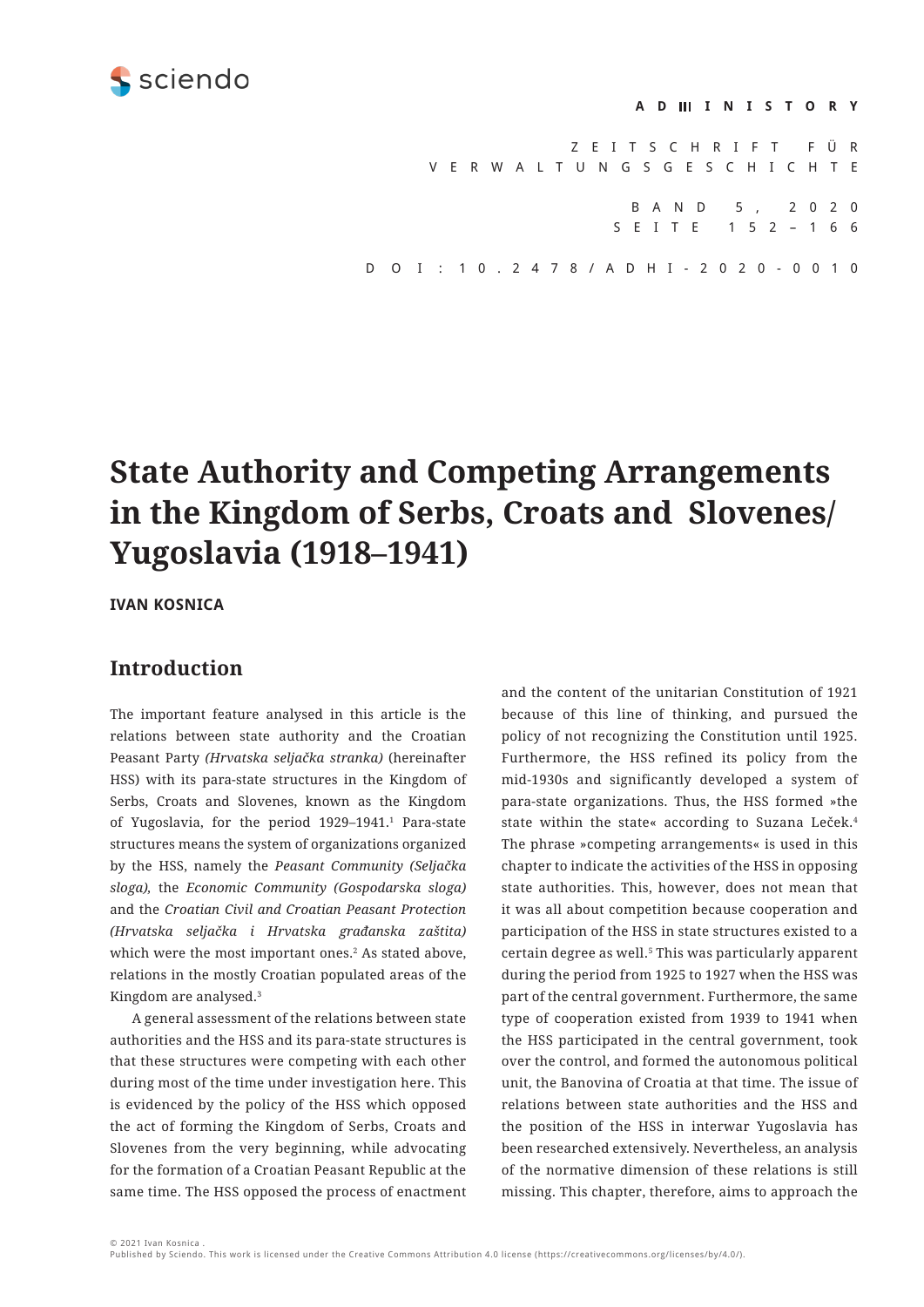<span id="page-1-0"></span>relations between state authorities and the HSS and its para-state structures from the point of normativity. The basic assumption the research rests on is that the HSS and its para-state structures developed their normative order in parallel with the state normative order. Therefore, we argue that these two normative orders coexisted within the same social space.<sup>6</sup> This situation opens the possibility to approach the analysis of these relations from the point of multinormativity.<sup>[7](#page-11-0)</sup> As Thomas Duve argues, when he speaks about multinormativity, it is necessary to research the »overlap of normative spheres, their coexistence and interactions«.[8](#page-11-0) Following this methodological path, coexistences, interactions and overlapping between the state normative order and the normative order formed by the HSS and its para-state structures are analysed*.*

The aim of the research is to draw a more complex

picture of the legal order in the Kingdom of Serbs, Croats, and Slovenes/Yugoslavia on the mostly Croatian populated areas of the country. This position rests on a methodological approach which positions »our idea of law« in a broader multinormative setting. According to this approach, the law is one of the modes of normativity and a complex understanding of the law can be given only if other normativities are considered as well.<sup>[9](#page-11-0)</sup> Furthermore, the aim of the research is an analysis oof possible implications of multinormativity for state authority, specifically for state administration, and for the HSS and its para-state structures.

The article begins with a brief analysis of the state authority and state normative order in the Kingdom. In addition, the formation of the HSS, its para-state organizations and normativity are briefly considered. The second part of the article analyses the relations between the norms created by state authority and the HSS and its organizations using a few exemplary cases: the literacy campaign, the concept of ›peasant justice‹, and the passivity of the HSS and its organizations towards the state administration and state judiciary. The research is limited as the relations between state authority and the HSS and its organizations are analysed for the mostly Croatian populated areas of the country. Therefore, the findings in the article represent only part of a broader picture about law and state authority in interwar Yugoslavia.

#### **State Authority and State Normative Order**

State authority was the central agent that produced norms in the Kingdom of Serbs, Croats and Slovenes/ Yugoslavia; it formed the corpus of state law. Main legislative power to create these norms rested with the king and the Provisional National Assembly until 1921, with the king and the National Assembly from 1921 to 1929 and with the king alone from 1929 to 1931. The king enacted laws together with the National Assembly from 1931 until 1934, while from 1934 onwards, the King's Regency acted instead of the king because the king was a minor. In addition, the King's Regency should enact autonomous laws together with the Croatian Diet in the realm of the autonomy of the Banovina of Croatia from 1939 onwards (although this did not happen because the elections for the Croatian Diet were never held, so the Diet never convened). Besides legislation, the governance of important normative activity was under the king and the central government, an institution that was appointed by and accountable to the king and from 1934 onwards to the King's Regency, while in the period from 1921 to 1929 it was politically responsible to the National Assembly as well. The central government and its ministries issued various decrees and instructions, which by number and relevance often surpassed the normative activity of the National Assembly.[10](#page-11-0) Besides the central government, from 1939 on for the territory of the Banovina of Croatia, important competences in the realm of the Banovina's autonomy belonged to the ban and to the Government of the Banovina of Croatia.

A closer look at the formation of state authority and the state normative order indicates that the enactment of the Constitution of 1921 was an important starting point for the consolidation of state authority and for the formation of that order.<sup>[11](#page-11-0)</sup> The Constitution defined the state as a parliamentary monarchy ruled by the Karađorđević dynasty. In addition, it proclaimed a very centralized state organization with regions *(oblasti)* as core but artificial administrative units that had to replace the ›old historical provinces‹, namely the Slovenian lands, Dalmatia, Croatia-Slavonia, Baranja-Bačka and Banat (abbreviated as BBB), Bosnia and Herzegovina, Serbia and Montenegro.[12](#page-11-0)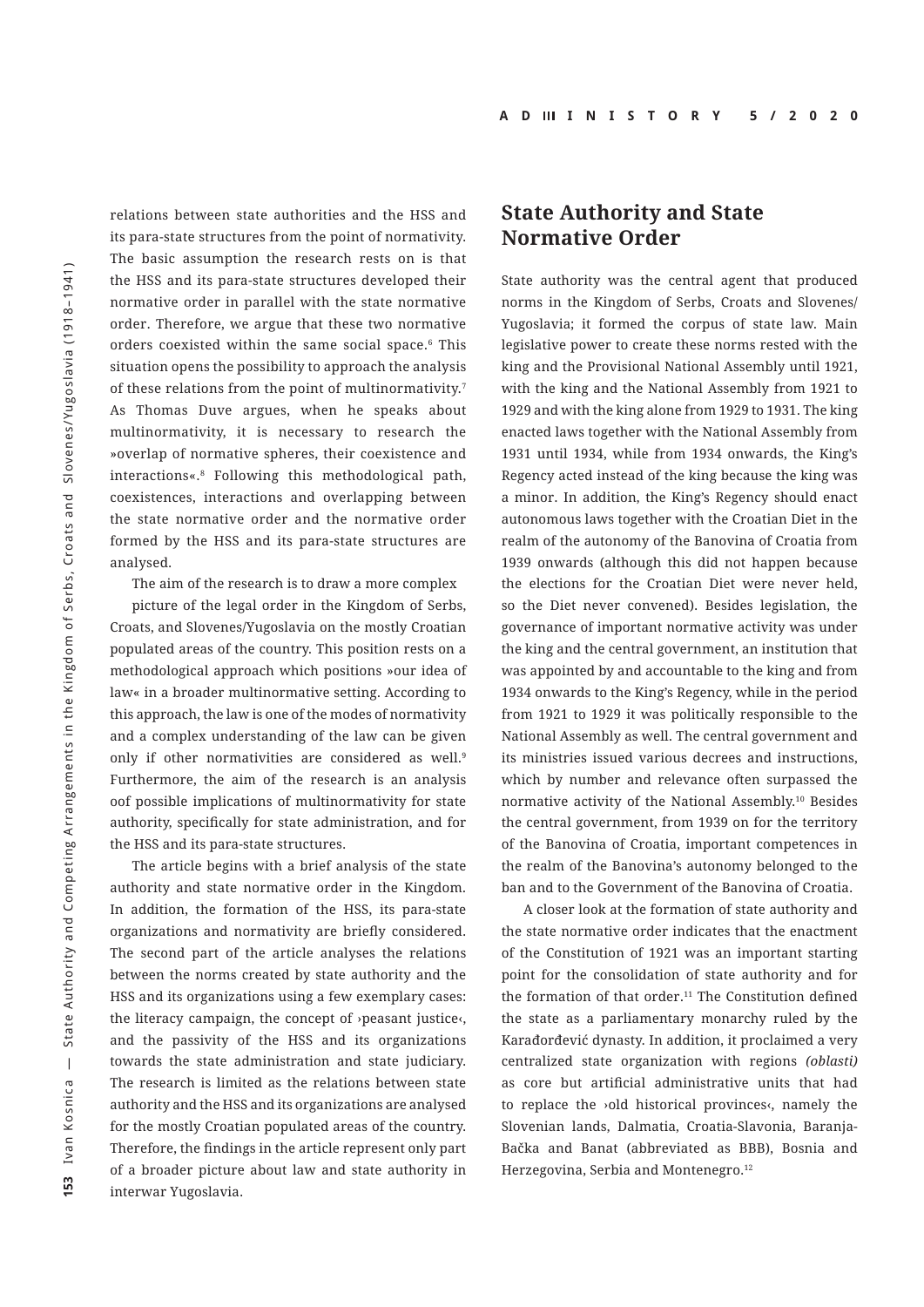<span id="page-2-0"></span> The topmost official of administration in each region was the prefect (*veliki župan*), a chief official appointed by the king based on the proposal of the minister of internal affairs.[13](#page-11-0) The prefect represented the state and took care of central-state interests in the region. So his actions of governance were: working on the implementation of state laws, controlling heads of subordinate districts, giving obligatory instructions to district authorities and controlling their administrative acts. In addition, the prefect had important powers to control the regional self-government.[14](#page-11-0) At a lower level, the state administration consisted of districts and municipalities[.15](#page-11-0) The latter represented the first level of state administration but they were also selfgoverning units. Furthermore, the Constitution of 1921 provided limited self-government for regions, in the field of finances, public works, agriculture, cattle breeding, healthcare and education, etc[.16](#page-11-0) However, the possibility to exert self-government in regions emerged only in 1927, after the elections for the self-governing institutions were held.

The Constitution of 1921 affirmed the concept of one nation that consisted of three **>tribes** << Serbs, Croats and Slovenes. Furthermore, the Constitution prescribed a shortened legislative procedure that should make the unification of the system of state law much easier.<sup>17</sup> However, the process of centralizing the state organization and unifying the law through passing laws in the National Assembly went slowly. Instead, the central government and ministers issued various decrees by which they partly unified the state organization and the state normative order.<sup>18</sup>

An important impetus for a further unification of the state normative order came with the abolishment of the Constitution of 1921 and the proclamation of dictatorship on 6 January of 1929[.19](#page-11-0) The king, as the only legislator, enacted numerous laws, e.g. criminal law, criminal procedure law, civil procedure law, the law on the organization of courts and the school law.[20](#page-11-0) The legislative activity of the king during 1929 was very intense; it surpassed the legislative activity of both the National Assembly and the king over the preceding decade[.21](#page-11-0) With the dictatorship came a reform of administrative organization as well. The king abolished the regions, and formed nine banovinas and the city of Belgrade as new administrative structures.<sup>22</sup> When compared with the regions, the banovinas represented larger territorial units than the regions (*oblasti*) and crossed former historical borders.[23](#page-11-0) Heads of state administration in the banovinas were bans who were high administrative officials directly appointed by the king based on the proposal of the president of the central government.[24](#page-11-0) While there was no functional change in the position of the ban when compared with the position of the prefect, it is important to note that there were only 9 bans in comparison to 33 prefects, and this helped the central government and the king to control the bans much easier.[25](#page-11-0) Other important reforms implemented during the dictatorship included the proclamation of the principle of ›integral Yugoslavism‹ and the ban of all organizations that bore ›tribal‹ or religious names.[26](#page-11-0) The ideology of ›integral Yugoslavism‹ and prohibition of all organizations that contain ›tribal‹ or religious names remained an important feature of the system after the king's enactment of the Constitution of 1931,<sup>27</sup> at least until 1935. In 1935 the new regime party, the Yugoslav Radical Union, abandoned the concept of integral Yugoslavism and »recognized three sub-national entities within the Yugoslay nation«.<sup>28</sup> The Yugoslay Radical Union also argued for »a relaxation of the authoritarian government by demanding secret voting and the freedom of speech, press, and meetings« and »proposed local autonomy as a compromise between centralism and federalism«[.29](#page-11-0) Therefore, the period 1935–1939 was characterized by a limited relaxation of the regime.<sup>[30](#page-11-0)</sup>

The fundamental change in the relation to the state organization and state normative order happened in 1939 with the formation of the Banovina of Croatia, an autonomous unit within the Kingdom. From then on, the state authorities officially abandoned policies of centralization, the Croat nation was recognized and the process of a federal reorganization of the state begun. The Banovina of Croatia gained significant competences in the matters of internal administration, education, healthcare, the judiciary, finances, buildings, agriculture, industry, etc[.31](#page-11-0) The authorities of the Banovina of Croatia, controlled by the HSS, were now allowed to form a specific normative order of the Banovina of Croatia in the realm of its autonomous competences. Moreover, as part of the political agreement, the HSS and its coalition partner the Independent Democratic Party entered the central government in Belgrade. This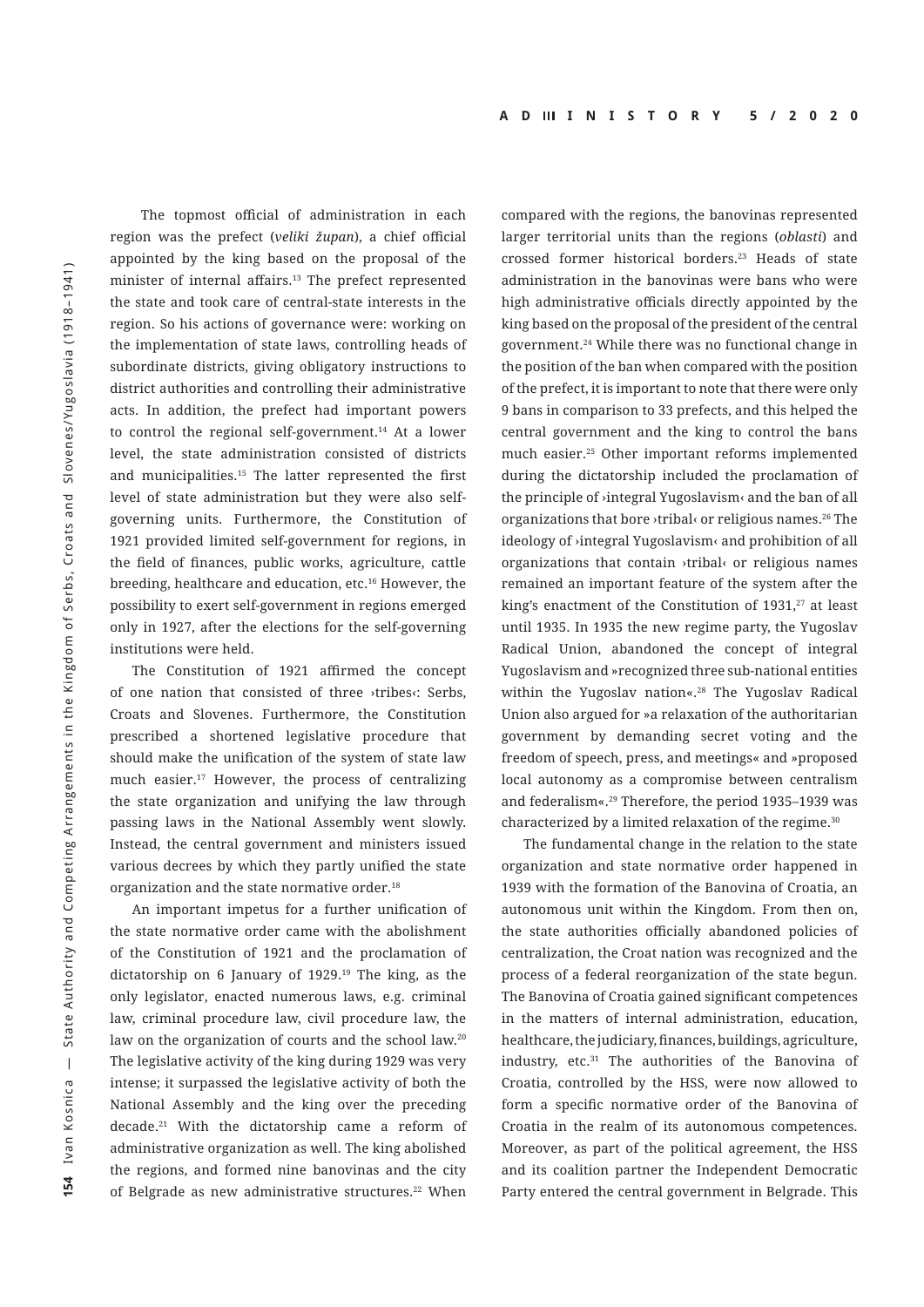<span id="page-3-0"></span>put them in a position to exert influence on the rest of state matters as well.

Previous remarks indicate that the state organization was centralized and that the state normative order was gradually unified until 1939. While, during the period 1939–1941, decentralization was officially recognized in the form of the Banovina of Croatia and its specific normative order. However, this approach does not recognize the divergent elements that can be observed both in relation to the organization of state authority and to the formation of a state normative order. If we look at the formation of state authority, one can argue that significant diversity in the administrative organization was evident in the period before the enactment of the Constitution of 1921. This resulted from the act that the pre-1918 established administrative structures, e.g. the Provincial Government in Zagreb or the Provincial Government in Sarajevo continued to operate after 1918. Although the king and the central government forced centralization from 1918 onwards,[32](#page-11-0) these structures represented important markers of pre-1918 established identities. Furthermore, as Stipica Grgić argues, at that time there were »often conflicts« between the central government in Belgrade and Provincial Governments related to administrative proceedings.[33](#page-11-0) In addition, some of these administrative structures, e.g. the Provincial Government in Zagreb continued to operate under a different name called the Provincial Administration in Zagreb even after the formal unification of state administrative organization in 1921, having competent authority over the territory of Croatia–Slavonia. Although the central government tried to implement the provision of the Constitution of 1921, and in this regard issued a decree on 26 April 1922 that divided the country into 33 regions,<sup>34</sup> due to resistance and mostly the oppositional activity of the HSS, it was not able to abolish the Provincial Administration in Zagreb until 1925.[35](#page-11-0) After the project of centralizing the state administration had been completed, an opportunity for institutional and normative diversity emerged within the system of self-government in the period 1927–1929. This is because, the self-governing units could act within self-governing competences and had, although limited, the possibility of power to enact decrees.[36](#page-11-0) In line with this, as Sabina Ferhadbegović has indicated in the study about self-government in Zagreb and Sarajevo

regions, both regions used self-government as a tool for promoting wider regional or national interests.<sup>37</sup> In the same way, the HSS as a political actor used selfgovernment in the Zagreb region.

In addition, diversities existed within the state judiciary and they were kept on lower levels until the enactment of the Law on the Regulation of Courts of 1929.[38](#page-11-0) On the level of supreme courts, diversity existed until 1941 with five supreme courts that executed supreme judicial power in six legal areas.<sup>39</sup> Finally, diversity remained to be one of the basic features of the state normative order since the authorities did not manage to unify most branches of law until 1929. Even after 1929, diversity was evident in each legal area of civil law. Furthermore, the diversity existed, as Pavlović argues, between lawyers from former parts of the Austro-Hungarian Monarchy and those from Serbia and Montenegro and was the result of different legal education and training and therefore different understanding of legal concepts and different usage of legal language.<sup>[40](#page-12-0)</sup>

### **The HSS, Its Para-State Structures and Normativity**

One plausible statement on the importance and relevance of political parties in interwar Yugoslavia would be that the HSS was the strongest and the most important Croatian party at that time. The Party originated already in 1904 in Croatia-Slavonia when this land was part of the Austro-Hungarian Monarchy. Founded by the brothers Antun and Stjepan Radić, the Party at first did not gain strong popular support. However, because of the extension of the franchise to all men in 1920 and its republican platform, as argues Biondich, the Party in the 1920s transformed into a mass movement that completed the process of Croat national integration.[41](#page-12-0) An important mark of its popularity were the results of the national elections held in 1923, 1925 and 1927 in which the Party gained dominant popular support in the Croatian populated areas of the Kingdom. Nevertheless, the Party at that time still did not enjoy plebiscitary support all over since it lacked strong support in some cities, e.g. in Zagreb. Therefore, as Biondich argues, during the 1920s the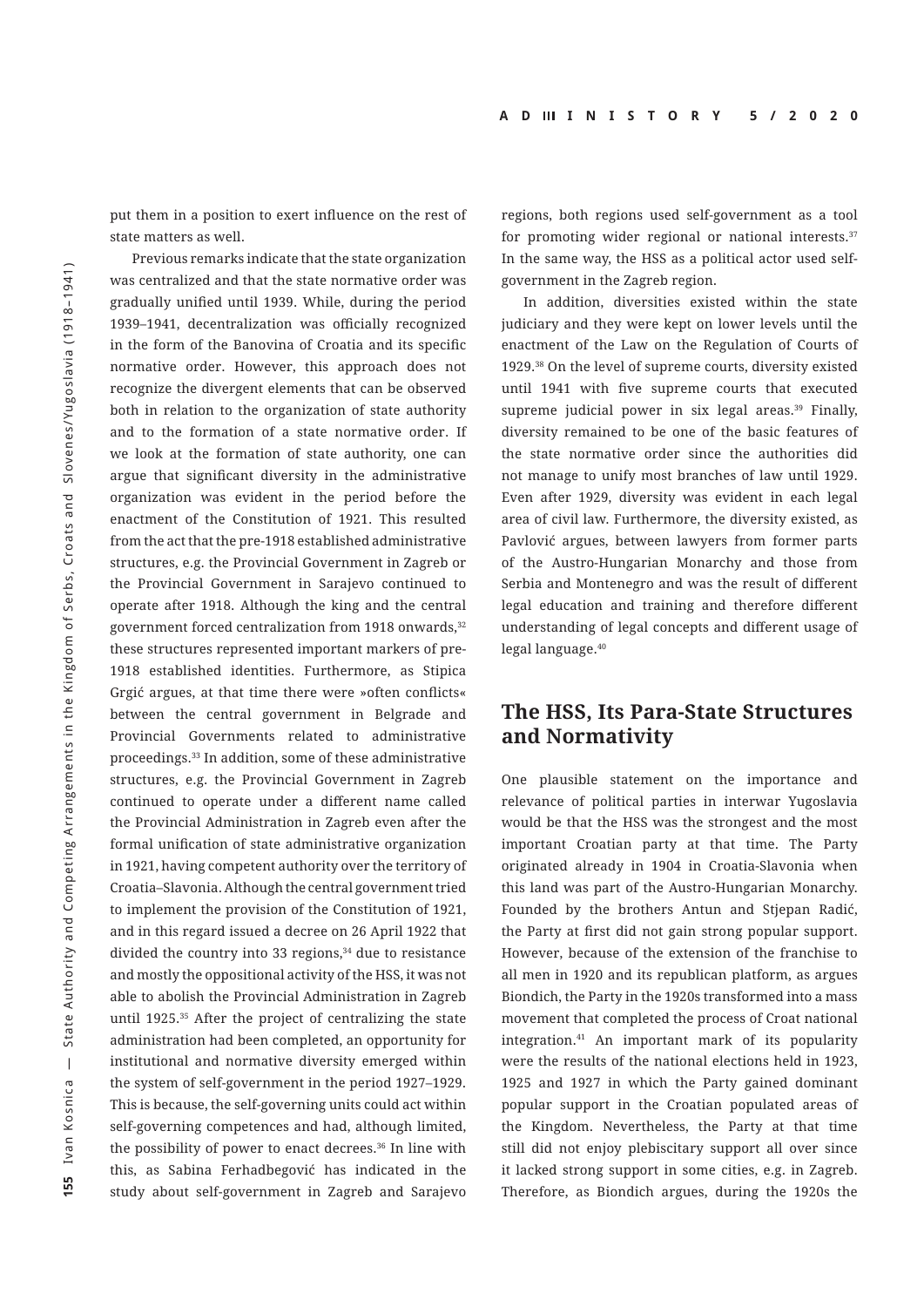<span id="page-4-0"></span>Party remained a rural party.<sup>[42](#page-12-0)</sup> However this changed in the 1930s when the HSS transformed into a party that led a broad popular movement.<sup>43</sup> From that time on, the HSS »almost lost its peasant character« but kept strong national dimension.[44](#page-12-0)

The importance of the HSS and its influence over Croatian peasants and society supported the para-state structures organized by the Party. The development of the Party's para-state structures was a gradual process that began in the early 1920s with its peak in the late 1930s. At first, the HSS tried to organize its para-administrative organization called the *Peasant Community* already in 1920 but it failed in this attempt due to the unwillingness of the state administration to recognize the formation of branches of this organization. However, after the political compromise between the Radical Party and the HSS, the state administration allowed the registration of branches of the *Peasant Community* after the HSS entered the government in 1925*.* [45](#page-12-0) From that period on until the proclamation of 6 January Dictatorship, the Peasant Community became an important para-state structure that supported the efforts of the HSS in gathering and educating Croatian peasants, and supported the Party's cultural work. During the 6 January Dictatorship, the king banned activities of the *Peasant Community* as well as the activities of the HSS.<sup>[46](#page-12-0)</sup> However, a limited revival of political activity became possible after 1935. In addition, the HSS revived its system of parastate structures and developed it to a greater extent than was the case in the 1920s. For instance, the HSS in 1935 revived and extended activities of the *Peasant Community*, [47](#page-12-0) and the organization carried out a very extensive literacy campaign in which there were more than 300,000 participants.<sup>[48](#page-12-0)</sup> The HSS also, in the realm of the *Peasant Community*, developed a specific system of courts called the »Courts of Good and Honest Men« (*Sudovi dobrih i poštenih ljudi).*[49](#page-12-0) According to some estimates, there were 900 such courts in 1939 and the courts at that time resolved more than 10,000 cases.<sup>[50](#page-12-0)</sup> In addition, the HSS organized the *Economic Community* that worked on building mutual connections and mutual support between peasants, giving them expert advice, and supporting their joint advocacy related to third parties.<sup>51</sup> With these activities, it aimed to achieve higher prices for livestock, grains and vines.<sup>52</sup> Another structure organized by the HSS was the *Croatian Civil* 

*and Croatian Peasant Protection,* the Party's militia. This militia was in competition with other organized groups such as the *chetniks,* the Organization of Jugoslav Nationalists (ORJUNA), the Serbian National Youth Organization (SRNAO) and the Ustasha Movement.<sup>53</sup> Moreover, the militia was to some extent in competition with the state *gendarmerie* as well, although it did not openly challenge state authority.[54](#page-12-0) The *Protections* grew significantly with time and had around 150,000 members at the end of 1938, while they reached a peak at the beginning of 1941 with around 200,000 members.<sup>55</sup>

One of the results of the aforementioned activities of the HSS and its para-state structures was the formation of a specific normative order. This normative order developed gradually. At first, the leadership of the HSS was the central agent that created this normative system, but from the mid-1930s, the HSS's para-state organizations developed significant normative activity as well. The agents created various norms sometimes in a written form and sometimes in the oral form. Political declarations, instructions by the leadership of the HSS to its local party organizations and to its members can be regarded as the important sources of that normative order. Furthermore, norms issued by the HSS's parastate organizations such as organizational rules, rules of conduct, rules on membership in such organizations, educational materials and judgments of the ›Courts of Good and Honest Men‹ represented important elements of this normative order too.

An important axis of the normative activity of the HSS was peasantism. $56$  The ideology of Croatian peasantism was based on the argument similar to that of other peasant movements about tensions (conflicts of interests) between peasants (*seljaci*) and urban elites (*gospoda*) in the society. According to Antun and Stjepan Radić, the tension, in reality, was related to the supremacy of urban elites over peasants and the suppressed position of peasants in the society. The ›damage‹ can be fixed only by improving peasant status in the society, and it can be achieved only by insisting on ›peasant rights‹.[57](#page-12-0)

In parallel with peasantism, the second important axis of the normative activity of the HSS was the Croatian national ideology. Daskalov argues that close interweaving with a nation-building project was one of the specificities of the Croatian peasantism.[58](#page-12-0) The basis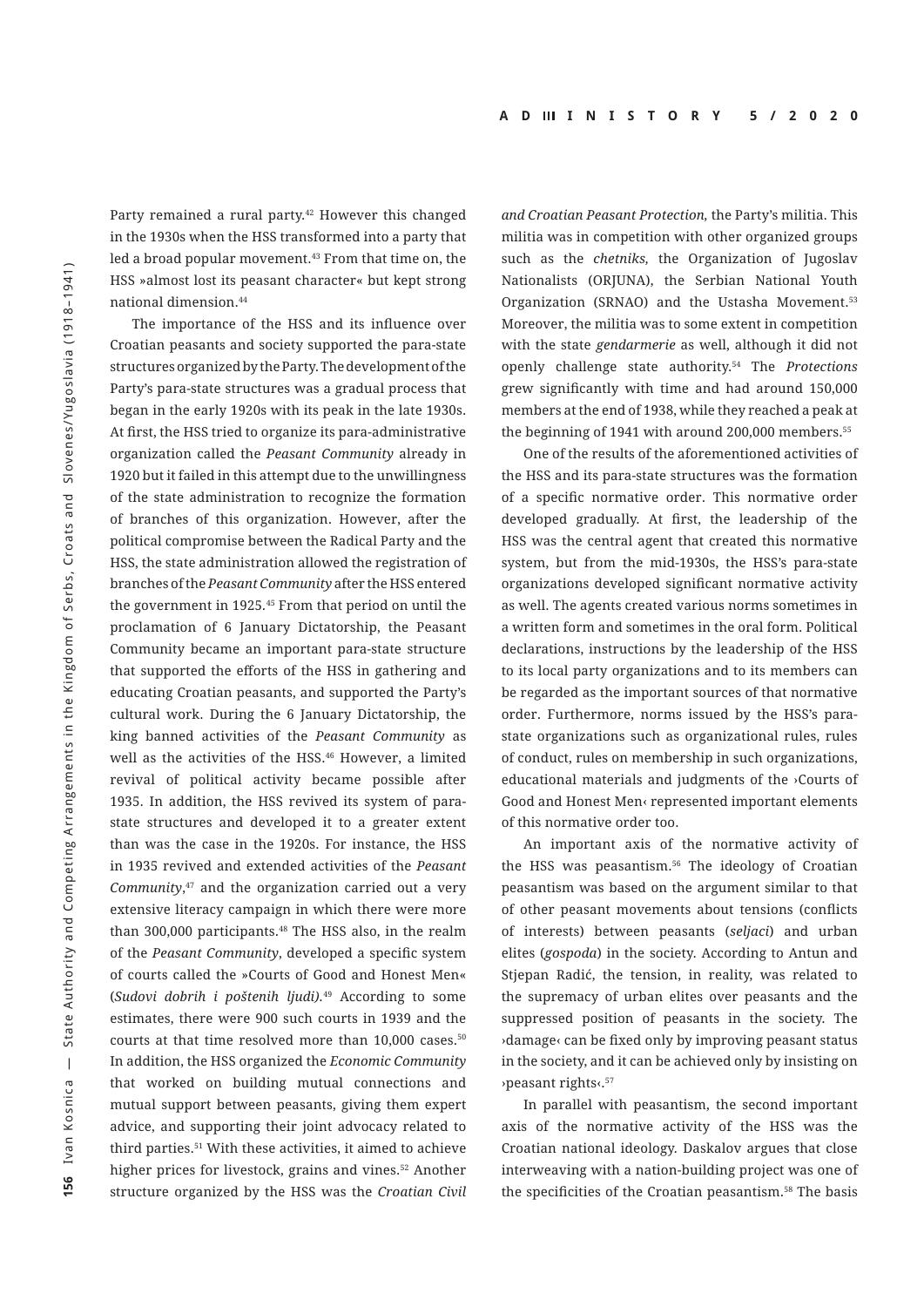<span id="page-5-0"></span>of the Croatian national ideology was the Croatian state right, the concept accepted by Stjepan Radić as part of his political agenda already before 1918.

The close interweaving between peasantism and the Croatian national ideology affected the normative activity of the HSS and its organizations. One distinct example of such interweaving was the »Constitution« issued by the HSS in 1921, which is concerned with the formation of the Croatian peasant republic and therefore clearly combined peasantism and the Croatian state right.[59](#page-12-0) In addition, just like the interweaving of peasantism and the Croatian national ideology, one can see the same phenomenon in some other examples as well, such as the literacy campaign and ›peasant justice‹ which we discuss in the next chapter.

### **Literacy Campaign**

The Constitution of 1921 defined education as a state matter and prescribed that education had to be provided on the same basis in the whole country (Cf. art. 16 paras 3 and 4). Furthermore, the Constitution stated that »all schools have to give moral education and strengthen citizen's consciousness in the spirit of national unity and religious tolerance« (Cf. art. 16. para. 5) and that »all educational institutions are under state supervision« (Cf. art. 16. para. 11). As ›schools‹, state authorities understood also different courses, including literacy courses.<sup>[60](#page-12-0)</sup> In principle, the Constitution of 1931 repeats the most important norms of the Constitution of 1921.

The constitutional norms provided indicate that the state authorities perceived a state monopoly on education as an important instrument in strengthening the »common national consciousness«.<sup>61</sup>

However, at that time the idea of »common national consciousness« was still partly vague. As Wachtel argues, in the 1920s, »even the greatest partisans of Yugoslav unity were constrained to note that concepts such as Yugoslav culture, the Yugoslav person and the Yugoslav nation needed to be sharpened«.<sup>[62](#page-12-0)</sup> In addition, diversities and deficiencies in promoting the »common national consciousness« were evident practically on all levels of state schools. Peter Troch's study has shown that there was no significant improvement in

implementing a common Yugoslav educational system and policy before 1929.<sup>63</sup> This means that differences between educational programs and a significant lack of Yugoslav elements in these programs that were evident before 1918 in certain measures continued during the Kingdom of Serbs, Croats and Slovenes as well[.64](#page-12-0) As Troch argues, the state authorities made significant improvement in implementing a common Yugoslav educational system only during the 6 January Dictatorship, although even then, there were serious deficiencies in the diffusion of state educational policies in the minds of the population.<sup>65</sup> A departure from the Yugoslav narrative and an inclination towards the dominant Croatian narrative can been observed from the example of various Croatian textbooks used in state schools already after 1935.<sup>[66](#page-12-0)</sup> However, these textbooks retained a Yugoslav and ›tribal‹ character as well.<sup>67</sup> Related to state literacy courses, one should say that state authorities already encouraged teachers to take a role in state literacy courses for adults in 1921.<sup>68</sup> In addition, state authorities perceived teachers »as national educators« and expected them to defend and promote national ideology not only in public schools and literacy courses but also among the population.<sup>[69](#page-12-0)</sup>

In parallel with state authorities, the HSS and its *Peasant Community* pursued their own literacy campaign and took a significant role in the field of education in the mostly Croatian populated territories of the Kingdom in the mid-1930s. The campaign was aimed at illiterate adults, and brought the *Peasant Community* into competition with educational measures provided by state authorities. In the campaign, the *Peasant Community* made lists of illiterate persons, appointed teachers and funded participants who had no money.<sup>70</sup> It based its education on the textbook *Abecedarka.*[71](#page-12-0) The textbook was edited by Rudolf Herceg, the leader of the *Peasant Community,* and at the same time a prominent member of the HSS. All course participants worked with the same textbook which clearly helped in the standardization of the courses.

The analysis of the textbook indicates that the literacy campaign had two main goals. The first goal consisted of reducing illiteracy while the second goal was to promote values and norms that were in line with the political agenda of the HSS. This is proven by the textbook content which clearly speaks of peasant culture and the peasant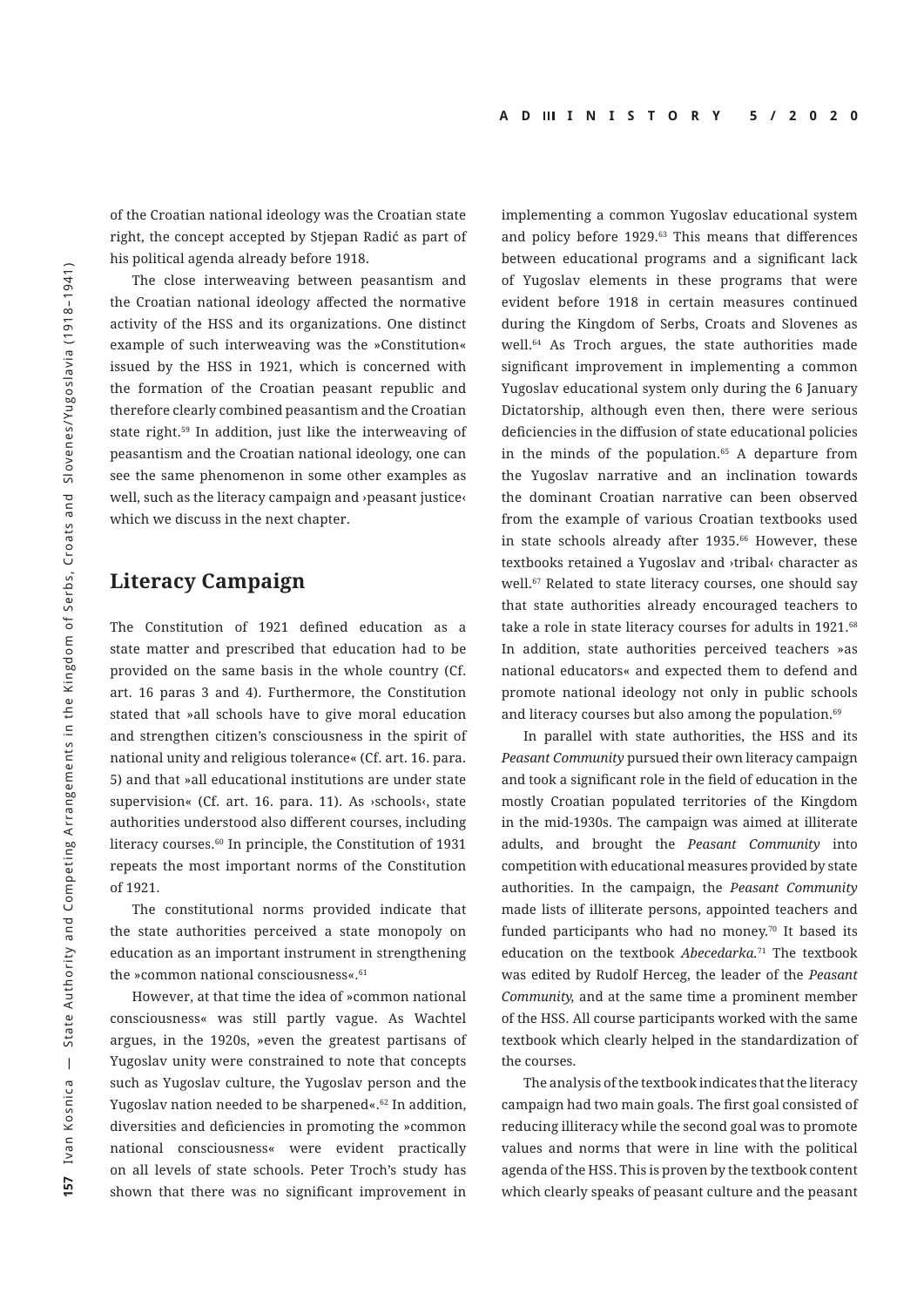<span id="page-6-0"></span>way of life and also promotes the ›old values‹ of peasant society. These >old values< included home, fairness, justice, God and life in mutual harmony.<sup>72</sup> The textbook also promotes Croatian culture and Croatian national consciousness. For instance, the textbook talks about some prominent Croatian poets, like Petar Preradović, and folk songs from the  $\times$ Croatian lands $\times$ <sup>73</sup> In addition, the textbook contains the text of the Croatian national anthem and patriotic texts and songs written by the leaders of the Croatian peasant movement.<sup>74</sup> In one of the texts, the author Antun Radić explicitly defines the Croatian ethnic territory as a territory that consists of six lands: Dalmatia, Istria, Slavonia, Bosnia, Herzegovina and Croatia. Furthermore, there is a map attached to the text $75$  and the back cover of the textbook contains four photos of the leaders of the Croatian peasant and Croatian national movement. The first of them is Stjepan Radić, described as a »founder and organizer of the Croatian peasant movement«, while the second is his brother Ante Radić, called »an ideologist of the Croatian peasant movement«. The third person is Vladko Maček, described as a »leader of the Croatian peasant people« and finally Rudolf Herceg, designated as a »founder and president of the *Peasant Community*«. In the middle of the cover there is also a drawing showing Matija Gubec, a famous Croatian peasant, rebel and martyr from the 16th century[.76](#page-12-0)

During the mid-1930s, the *Peasant Community* in its literacy campaign promoted values, norms and loyalties that were partly different from those promoted by the state schools and state courses. While the state schools and state literacy courses provided Croatian but also Yugoslav and other ›tribal‹ content, meaning here Serbian and Slovenian narratives, the courses led by the *Peasant Community* provided adult education in the spirit of peasantism and a separate Croatian nation and identity and did not mention Yugoslavism and other ›tribal‹ narratives. In this way, the courses led by the *Peasant Community* accentuated normative diversity within the Kingdom. It seems that the content which was taught in these courses partly correlated with educational programs applied on the territory of Croatia-Slavonia before 1918.<sup>77</sup> The HSS's literacy courses therefore to some extent accentuated normativities that were present in the educational system before 1918.

Normative diversity in educational policies meant that Croatian peasants had to take into account two normative systems: one is official and protected by state law and state administration and implemented by public schools, its teachers and the state literacy campaign, and the other an unofficial normative system not recognized by the state or regional administration until 1939. These two systems of norms coexisted separately, while shifting between them occurred during the Banovina of Croatia. The shifting happened because during the Banovina of Croatia, its authorities - controlled by the HSS - strongly supported the literacy campaign led by the *Peasant Community* and, as a way of support, instructed teachers employed in public schools to take part in these campaigns.[78](#page-12-0) So, the literacy campaign ceased to be just a matter of the *Peasant Community* and became a project of interest of the Banovina of Croatia that now had to be supported by state teachers as well. Because of that, the authorities of the Banovina of Croatia and the *Peasant Community* agreed on a set of norms to be applied in the literacy campaign. This was made possible because many notable members of the *Peasant Community* that took leading positions in its literacy campaign were now appointed to the administration of the Banovina of Croatia as experts in the field of education.[79](#page-12-0)

### **Peasant Justice**

The HSS from the mid-1930s formed a specific system of courts called the ›Courts of Good and Honest Men‹ that operated within the *Peasant Community,* and had to work in parallel with the state judiciary. As intended by the leadership of the HSS, the courts should help to re-establish ›old honesty‹ which had been disrupted by the state law.<sup>[80](#page-12-0)</sup> In other words, the courts aimed to »alleviate unpleasant consequences of the influence of the Western-European civilisation« on villages.[81](#page-12-0) In parallel, the courts had a broader political function as well, since they had to help in strengthening the influence of the HSS in villages. Furthermore, the judgments of the ›Courts of Good and Honest Men‹ could serve the fulfilment of one of the Party's objectives that was building ›peasant concord‹.[82](#page-12-0)

The ›Courts of Good and Honest Men‹ developed and applied a specific normative order that was different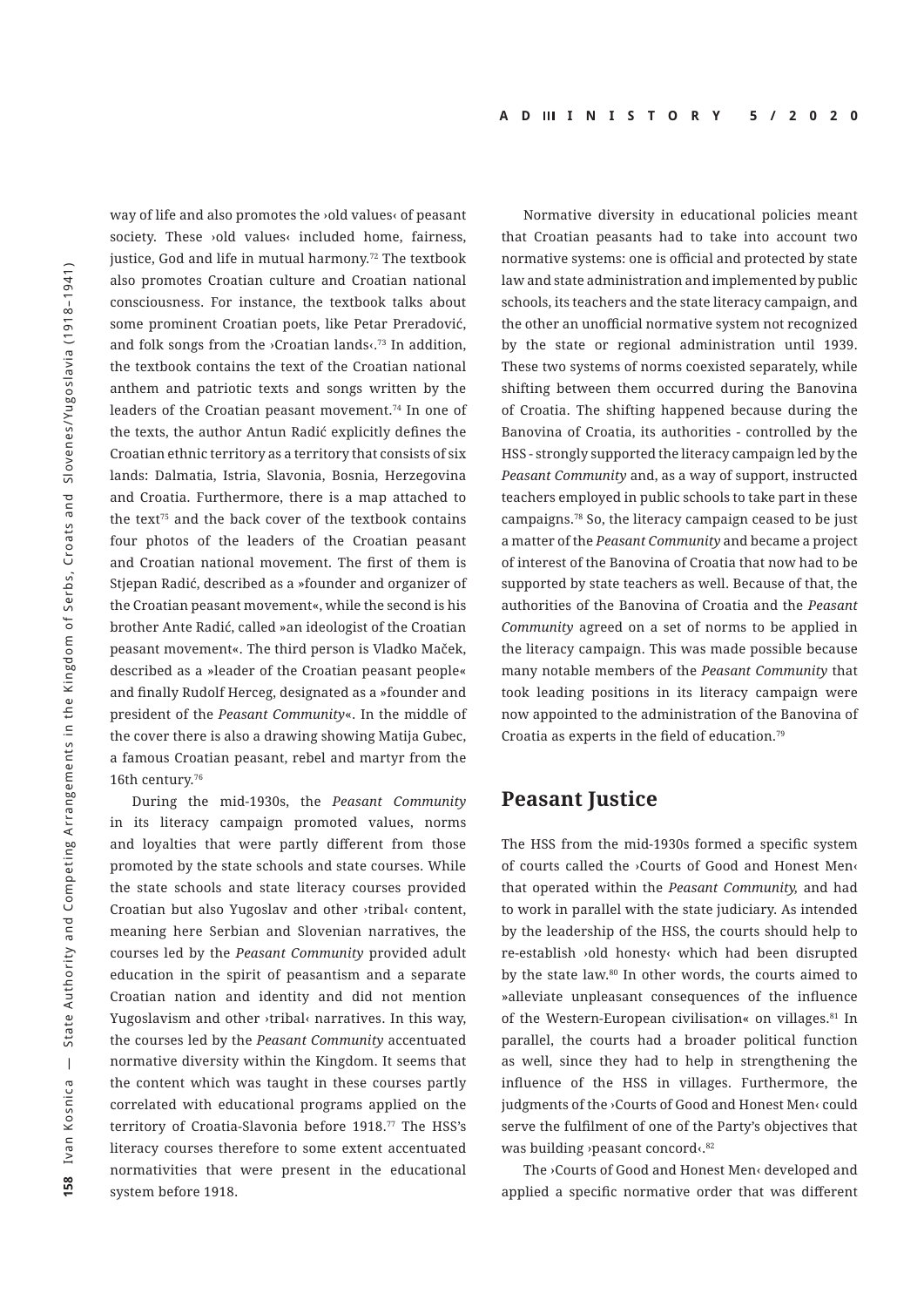<span id="page-7-0"></span>from state law. Their normative order was based on the concept of ›peasant justice‹ and followed the peasant ideology propagated by the HSS.

The aforementioned phenomena of ›peasant justice‹, as a set of specific normativities, and the ›Courts of Good and Honest Men‹, as a set of specific organizational structures in the field of the judiciary, have at least two interrelated dimensions. One concerns material law and the understanding of the concept of ›peasant justice‹ and its relation to state law. The other is an organizational one and it is related to the structure and scope of activities of the ›Courts of Good and Honest Men‹ and their relation to the state judiciary. The possible collisions and interconnections of normative orders represent situations when multinormativity emerges. In addition, the coexistence of two jurisdictional structures represents an example of »jurisdictional multiplicity«.<sup>[83](#page-12-0)</sup> As Wim Decock argues, in such situations, the issue is not only how different normative orders collide and interact, but also »how two distinct jurisdictions were interacting«.<sup>84</sup> Following this approach, we take into account collisions and interactions of normativities, but also possible collisions and interactions of the judicial structures.

When discussing issues related to collisions and interactions of normativities, one should point out the concept of ›peasant justice‹ as a central point of reference. However, the concept itself was vague even to contemporaries. As one of the leaders of the HSS, the lawyer Stjepan Hefer, noted, the courts would disclose peasant understanding of law through practice.[85](#page-12-0) According to this understanding, a significant part of normativity had to be discovered and was presumably inherent in society and in social relations in villages.<sup>[86](#page-12-0)</sup>

Considering the lack of the research on the topic of ›peasant justice‹ one should say that the concept still needs to be researched properly. Therefore, the following case serves only as an indication of the concept of ›peasant justice‹ and as an illustration of efforts taken by the HSS in promoting the work of its courts. The report of the court case was published in *Seljačka sloga*, the newspaper of the HSS. According to the report, the case emerged in 1938 and the protagonists in the case were Mara M. and Mijo M., both from Skupica, a village near the city of Karlovac. The case was about a 2,000 dinar loan that Mara M. lent to Mijo M. in 1929. Since Mijo M. did not repay the borrowed money in full, Mara M. filed the case for justice

in the ›Court of Good and Honest Men‹. During the court hearing, Mijo M. accepted the debt to be paid, but also stated a few interesting points which illustrate why he did not repay the debt in full. The debtor pointed out that the money lender had been rude towards him and threatened him seriously many times. In addition, the debtor pointed out that the money lender had unsuccessfully sued him in the state court in Karlovac and pointed out that state law on the protection of peasants liberates peasants from 50 per cent of their debt. The court determined that Mijo M. had already repaid 300 dinars and delivered a judgement that imposed on him the obligation to pay the money lender 900 dinars in money and 900 dinars in kind (wine and meat). Also, the money lender had to promise that he would not be rude anymore towards the debtor. Finally, after the court resolved the dispute, both parties had to sign a statement which stated that »from now on they will live in mutual friendship as conscious members of the Croatian peasant movement«.<sup>87</sup> Based on the report, it can be concluded that the money lender was not repaid the full amount of the loan (principal and interest) but received a significant amount of repayment (in comparison to the decision of the state court where the money lender received nothing). On the other hand, the debtor gained moral satisfaction from the money lender's statement.

The aforementioned case indicates that the concept of ›peasant justice‹ and rulings based on it were not bound by the state law. However, this does not mean that the state normative order did not affect the decision making process. An example for this is the argument used by the debtor Mijo M. in which he points out that state law on the protection of peasants liberates him from 50 per cent of his debt towards the money lender. By using this argument before the ›Court of Good and Honest Men‹, the peasant clearly pointed out the existence of another state normative system that should also be taken into consideration when a decision was made by this court.

Similar to the competition of normativities, the competition of jurisdictions played an important role. Some local branches of the *Peasant Community* prescribed rules that stated that members of the organization were obliged to primarily resolve their disputes in these courts, while going to state courts could only be secondary.<sup>88</sup> One way of competition with state courts was based on the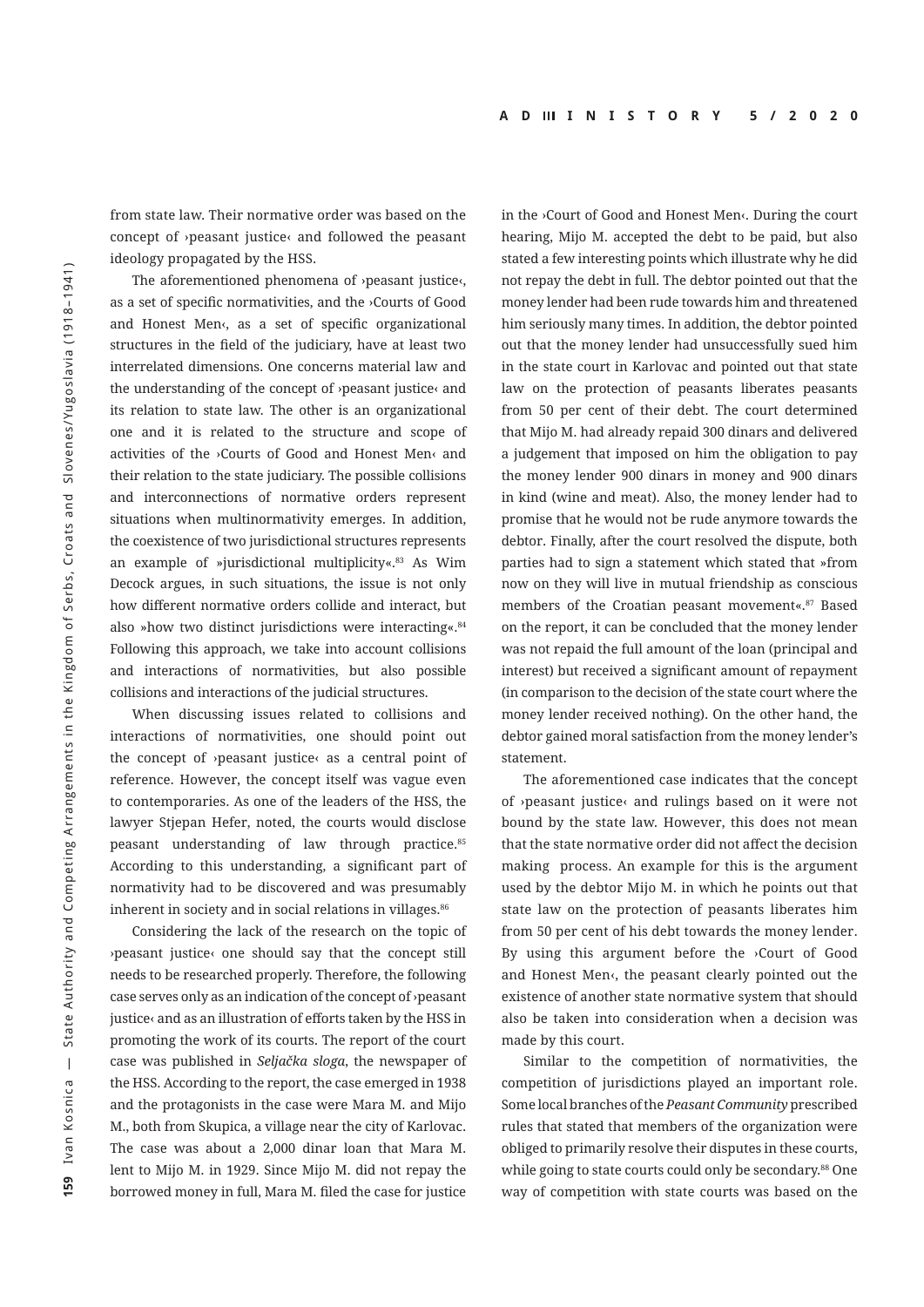<span id="page-8-0"></span>argument that the legal reasoning of the ›Courts of Good and Honest Men‹ was governed by norms that were part of the Croatian peasant culture while state law would not always take peasant interests into account. In addition, as a way of competition for peasant support one can interpret the fact that the trial before the ›Courts of Good and Honest Men‹ was free.<sup>89</sup>

As already pointed out, the HSS established the ›Courts of Good and Honest Men‹ as a structure that had to work in parallel to the state judiciary. However, this does not mean that these structures were independent of the state judiciary. In fact, actions taken by and before the ›Courts of Good and Honest Men‹ were partly dependent on the actions taken by state courts, and vice versa. We can conclude this based on the previously analysed case where the money lender filed the case before the ›Court of Good and Honest Men‹ only after he unsuccessfully sued the debtor before the state court. Therefore, if the case had been positively resolved in the state court, the money lender would not have gone to the ›Court of Good and Honest Men‹.

Finally, although the relations between the ›Courts of Good and Honest Men‹ and the state judiciary were initially competitive, there are indications that competitive relations changed after the formation of the Banovina of Croatia. From that formation onwards, we can observe, to some extent, an interweaving of jurisdictions. This is because state authority officially recognized some of these courts. A good example is the recognition of the ›Court of Good and Honest Men‹ in the city of Zagreb as a special municipal court funded by the city budget. [90](#page-13-0) Because of the recognition, it was possible for the state judicial structures and the mentioned courts to be more cooperative. However, the level of cooperation still needs to be researched.

#### **Passivity**

The HSS used the literacy campaign and the concept of ›peasant justice‹ as a way of promoting its values and norms. Besides this, as Suzana Leček argues, the HSS promoted a specific policy towards state authorities which can be described as a policy of passivity and not cooperation.[91](#page-13-0) In this regard, Leček mentions various examples of this policy such as the HSS's refusal to enter

the National Assembly in the early 1[92](#page-13-0)0s.<sup>92</sup> Developing Leček's argument a bit further, we argue that a policy of passivity can be analysed from the point of view of norms. In other words, it can be argued that one of the results of this policy were specific norms that should guide the conduct of supporters of the HSS.

Several examples can be used to elaborate this theory. The first is the example of the HSS and its *Croatian Civil and Croatian Peasant Protection*. Specifically, the leadership of the HSS issued instructions to members of the *Protections* to be passive towards the state authorities. As an illustration, we can mention a case in March 1937. The protagonist in the case was Franjo Novaković, an emissary of the leader of the HSS Vladko Maček. Novaković's task was to help to form a local branch of the *Croatian Peasant Protection* in the villages of Virovski Konaci and Molve. While doing so, he instructed members of the *Croatian Peasant Protection* in these villages not to respond to the district authorities.[93](#page-13-0) Such instructions put members of the *Protection* in a difficult position. As members of the *Protection,* they had to obey the instructions of the leadership of the HSS about being passive towards the district authorities, but as citizens of the Kingdom of Yugoslavia they had to cooperate with state authorities and actively respond to its requests. The aforementioned competitive relationship between the *Protection* and the state authority changed with the formation of the Banovina of Croatia. In 1940, the authorities of the Banovina of Croatia recognized the *Protection* as an official organization of the Banovina of Croatia.<sup>94</sup> Thus, an illegal organization became officially recognized as part of the administration of the Banovina of Croatia and so competition changed into cooperation.

The other example is the passivity of peasants towards the state repressive organs when these organs conducted searches. The HSS leadership instructed peasants to be passive in such situations and not to cooperate with the state authorities. There are many cases which testify to how villagers refused to be present during searches as witnesses and made the searches illegal this way[.95](#page-13-0) Such reasoning by the leadership of the HSS created a norm that was on collision course with state law that expected citizens to cooperate with state authorities when they were undertaking searches.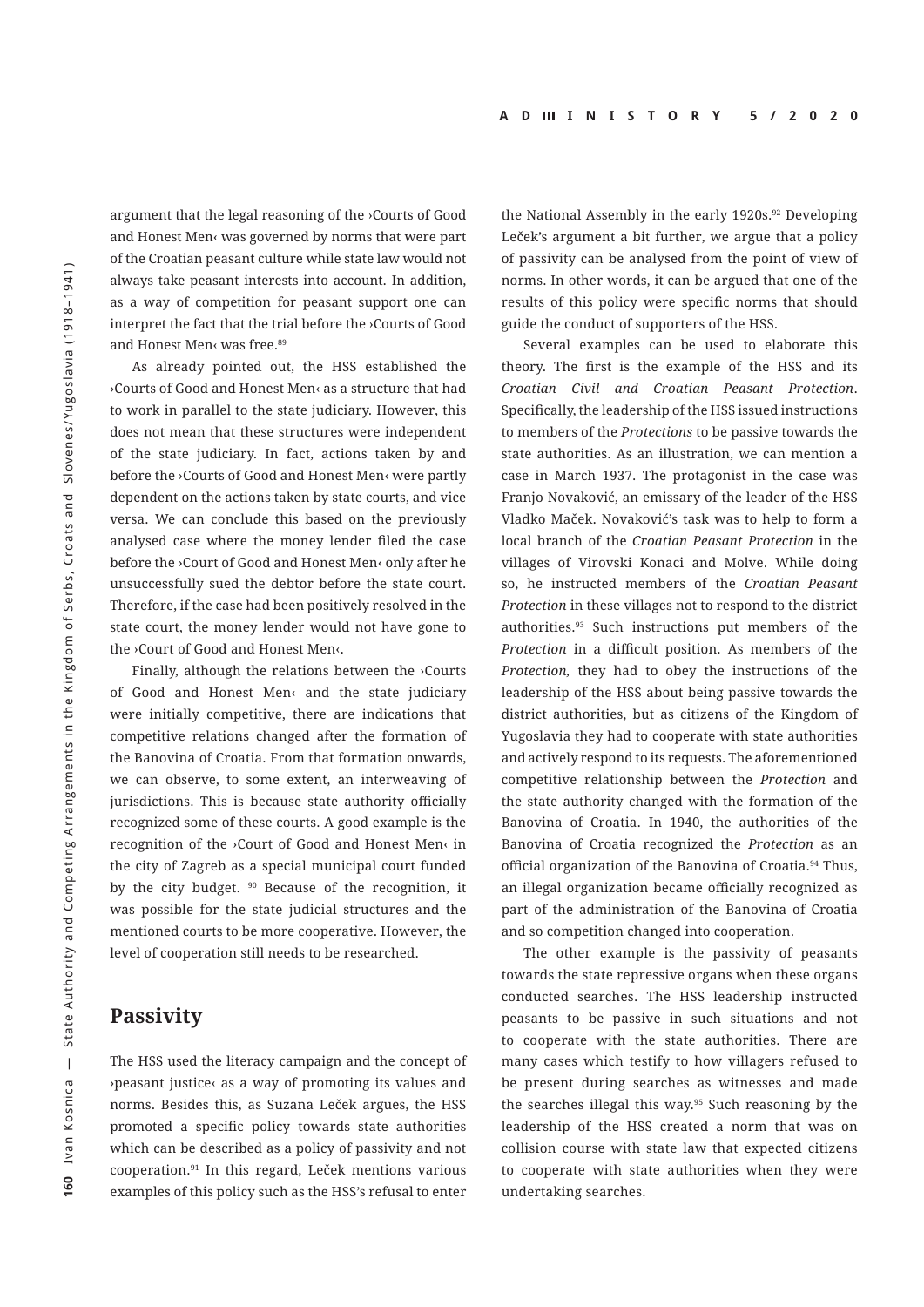<span id="page-9-0"></span>Using passivity as a means of weakening state power in the field of the judiciary could be cited as another example. The leadership of the HSS instructed peasants not to go to the state courts but to resolve disputes at the ›Courts of Good and Honest Men‹.[96](#page-13-0) The instruction by the leadership of the HSS put the peasants again into a difficult situation and they had to choose between the state judiciary and the judiciary organized by the HSS. This also meant that they had to choose between two normative systems that could be applied to their situation.

Finally, a good example of the policy of not cooperating with the state authorities was the municipalities in the period from 1936 until the formation of the Banovina of Croatia[.97](#page-13-0) The possible scope of the policy was especially relevant if we take into account the fact that at that time the HSS controlled around 80 per cent of the municipalities in the mostly Croatian populated areas of the Kingdom[.98](#page-13-0) Here, the instructions issued by Vladko Maček on 26 November 1936 were crucial. The instructions were officially called the »Instructions to newly elected heads of municipalities and to representatives in the municipalities elected on the list of the HSS and on the list of the Peasant-Democratic Coalition« that instructed the HSS heads of municipalities and municipality representatives to be passive and not to support the state regime. This means that they had to avoid being present at state ceremonies and should not hang the state flag on a municipality building.<sup>99</sup> The instructions were in collision with the state law which defined heads of municipalities not only as officials involved in self-government but also as officials who had to deal with state competences as well[.100](#page-13-0) Considering all this, one can say that Maček's instructions contained an unofficial alternative norm that put the heads of municipalities, who were at the same time members of the HSS, in a complex position. Because they were part of the state administration, they had to obey state law but as members of the HSS they also had to obey the instructions of the leader of the HSS.

## **Conclusion**

An analysis of the formation of state authority and the state normative order indicates that the tendency of state authorities to build a centralized state organization and uniform legal order was dominant. However, a closer look into the development of the state administration and judiciary

as well as of other components of the Yugoslav normative order shows that the process of unification did not go smoothly. On the contrary, diversities existed within the state organization and the state normative order and were the result of different normative traditions applied before 1918 on specific legal areas.

Apart from that, various agents complicated the situation by producing multinormativity within the legal order and within the administration and judiciary. Although certainly they were not the only ones, the analysis indicates that important agents that produced normativity, at least in the Croatian populated areas, were the HSS and its para-state organizations. These structures emphasised normative diversity by creating normativities that were, at least until 1939, in competition with and in certain measure in conflict with the state normative order. Moreover, the analysis indicates that the HSS to some extent supported normativities that had already existed within society. The HSS accomplished this by giving institutional support to these normativities in the form of the *Peasant Community* in the case of the literacy campaign as well as in the case of ›peasant justice‹.

Furthermore, the research indicates that the normative orders and structures under study, although divided in principle, were interconnected and interdependent at the same time. As stated in the article, the HSS managed to form its *Peasant Community* in the 1920s only after the state authorities approved its formation. Similarly, the intensification of the normative activity of the HSS and its para-state organizations from 1935 onwards was partly due to the relaxation of the regime. Another point that showed the interdependency between the normative orders and state and para-state structures was the mentioned example of reasoning before the ›Court of Good and Honest Men‹ which took into account the state normative order as well. Although the development of the para-state structures and their normative order was dependent upon state authorities, it is evident that the normativity produced by the HSS and its structures could affect the functioning of the system of state administration as well. The »Instructions« issued by Vlatko Maček illustrates this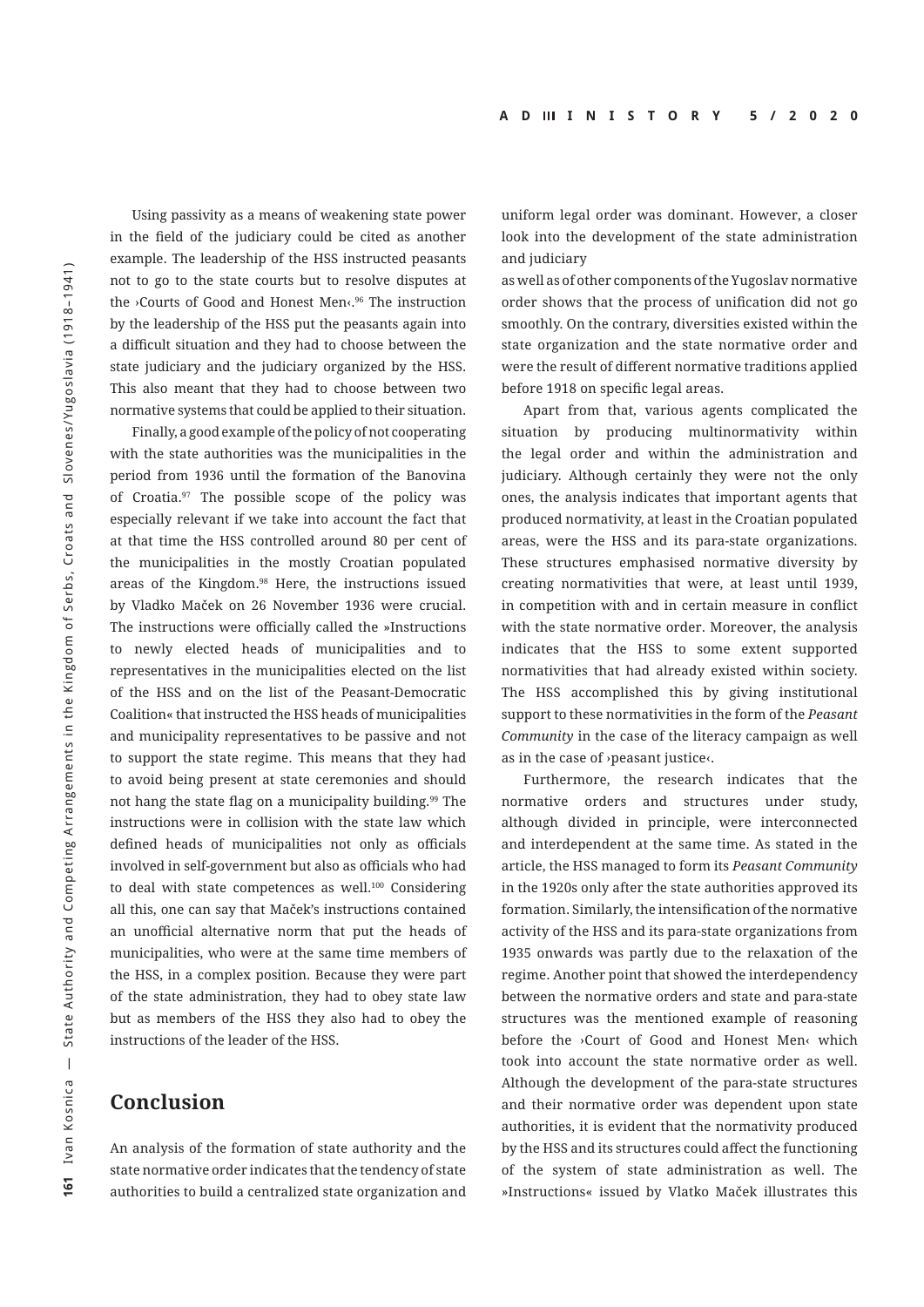problem which put heads of municipalities into a complex position as they had to take into account state norms but also the HSS's normative order. It seems that the normative activity of the HSS and its organizations produced fissures within the state normative order and state organization that had a possible effect on their destabilization. However, even if we do not consider whether the activity of the HSS and its organizations destabilised the state normative order, it is possible to argue that competition of normativities put the state normative order under heavy pressure.

Finally, the conducted research indicates that the relations between the two administrative and judicial structures and the two normative orders changed after the formation of the Banovina of Croatia. After this formation, the focus shifted from competition and conflict towards cooperation. A notable example of interweaving between judicial structures is the conversion of the ›Court of Good and Honest Men‹ in the city of Zagreb from being a non-state and nonmunicipality actor to a court recognized by the city administration and moreover funded from the city budget. Another example of interweaving between administrative structures is the recognition of the *Croatian Civil and Croatian Peasant Protection* as official organization of the Banovina of Croatia. Finally, an example of interweaving between normative orders is the official support of the Banovina of Croatia for the literacy campaign carried out by the *Peasant Community.*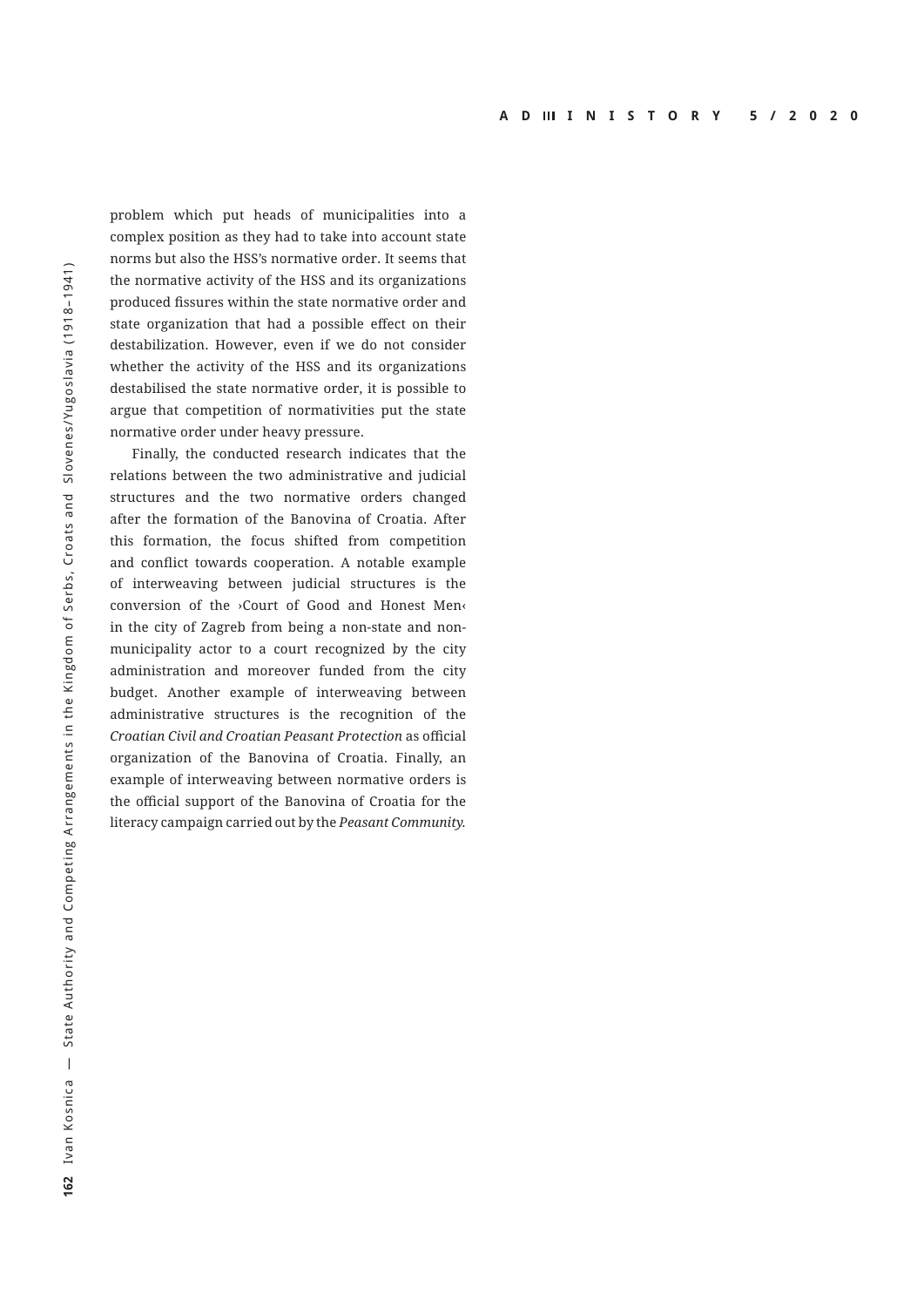- <span id="page-11-0"></span>The Party changed its names. At first it was the Croatian People's Peasant Party (HPSS), but following its republican agenda the Party changed the name in 1921 into the Croatian Republican Peasant Party (HRSS). In 1925 after recognizing the monarchy the Party removed the republican from its name and continued to work as the Croatian Peasant Party (HSS). For the reasons of simplicity we use the abbreviation HSS consistently in the text.
- [2](#page-0-0) In addition, Suzana Leček mentions the Croatian Workers Union (Hrvatski radnički savez) and women's organizations such as the Croatian Heart (Hrvatsko srce). Cf. Suzana Leček: Priča o uspjehu – strategija i metode političke borbe Hrvatske seljačke stranke (1918– 1941), in: Zorislav Lukić / Hrvoje Petrić (eds.): 110 godina Hrvatske seljačke stranke, Zagreb 2015, pp. 27–48, at pp. 40–41.
- [3](#page-0-0) We do not use the term Croatia since Croatia as a political unit did not exist within the Kingdom until 1939. Instead, we use the provisional formulation ›the mostly Croatian populated areas‹. By this formulation we mean the territories of Croatia-Slavonia, Dalmatia and mostly Croat populated districts of Bosnia and Herzegovina. Nevertheless, it has to be stated that these territories were not nationally completely homogenous. On the contrary, except Croats, there lived other ethnic groups, and Serbs were the largest one.
- [4](#page-0-0) Leček: Priča o uspjehu, p. 35.
- [5](#page-0-0) For the argument about cooperation between Croats and Serbs and government and opposition cf. Marie-Janine Calic: A History of Yugoslavia, West Lafayette 2019, online: [http://www.thepress.](http://www.thepress.purdue.edu/titles/format/9781557538499 (04) [purdue.edu/titles/format/9781557538499 \(04](http://www.thepress.purdue.edu/titles/format/9781557538499 (04). 01. 2021), p. 83.
- [6](#page-1-0) For one example of the situation when two or more normative orders coexists within the same social space cf. Matthias C. Kettemann: The Normative Order of the Internet: A Theory of Rule and Regulation Online, Oxford 2020, p. 283.
- [7](#page-1-0) On the concept of multinormativity cf. Thomas Duve: Was ist ›Multinormativität‹? – Einführende Bemerkungen, in: Rechtsgeschichte – Legal History 25 (2017), pp. 88–101, at pp. 90–99.
- [8](#page-1-0) Thomas Duve: Global Legal History A Methodological Approach, in: Max Planck Institute for European Legal History Research Paper Series No. 2016-04, online: https://papers.ssrn.com/sol3/papers. cfm?abstract\_id=2781104 (04. 01. 2021), pp. 1–22, at p. 12.
- [9](#page-1-0) For such a broader understanding of the law, cf. Thomas Duve: European Legal History – Concepts, Methods, Challenges, in: Thomas Duve (ed.): Entanglements in Legal History: Conceptual Approaches, Global Perspectives on Legal History, Frankfurt am Main 2014, online: [http:// doi.org/10.12946/gplh1 \(04](http://dx.doi.org/10.12946/gplh1 (04). 01. 2021), pp. 29–66, p. 58.
- [10](#page-1-0) For instance, the normative activity of the Government in the period before enactment of the Constitution of 1921 to a large degree surpassed the normative activity of the Provisional National Assembly. Cf. Marko Pavlović: Problem izjednačenja zakona u Kraljevini Srba, Hrvata i Slovenaca/Jugoslaviji, in: Zbornik Pravnog fakulteta u Zagrebu 68/3–4 (2018), pp. 493–523, at p. 496.
- [11](#page-1-0) Cf. the Constitution of the Kingdom of Serbs, Croats and Slovenes. Obnarodovan u br. 142a »Službenih Novina« na Vidovdan 28. juna 1921. god. u Beogradu, in: Ustav Kraljevine Srba, Hrvata i Slovenaca [The Constitution of the Kingdom of Serbs, Croats and Slovenes], Beograd 1926.
- [12](#page-1-0) Cf. art. 95 of the Constitution of the Kingdom of Serbs, Croats and Slovenes; Cf. the map of the Kingdom of Serbs, Croats and Slovenes with the division of provinces in Liubo Boban: Hrvatske granice od 1918. do 1991. godine, Zagreb 1992, p. 21.
- [13](#page-2-0) Cf. Eugen Pusić: Hrvatska središnja državna uprava i usporedni upravni sustavi, Zagreb 1997, p. 170.
- [14](#page-2-0) An example is the authority given to a prefect to question acts of the self-government authorities if he considered them to be a violation of the Constitution or other state laws. Cf. art. 99 of the Constitution of the Kingdom of Serbs, Croats and Slovenes.
- [15](#page-2-0) The scheme of the administrative organization according to the Constitution of 1921 see in Sabina Ferhadbegović: Prekäre Integration: Serbisches Staatsmodell und regionale Selbstverwaltung in Sarajevo und Zagreb 1918–1929, München 2008, p. 109.
- [16](#page-2-0) Cf. art. 96 of the Constitution of the Kingdom of Serbs, Croats and Slovenes.
- [17](#page-2-0) Cf. Pavlović: Problem izjednačenja zakona, pp. 498–499.
- [18](#page-2-0) One such example was the Decree on the division of the country into 33 regions issued by the central government on 26 April 1922.
- [19](#page-2-0) See the act on the proclamation of dictatorship in Ferdo Čulinović: Jugoslavija između dva rata, Vol. 2, Zagreb 1961, pp. 7–8.
- [20](#page-2-0) Cf. Pavlović: Problem izjednačenja zakona, p. 502; Mustafa Imamović: Normativna politika šestojanuarske diktature, in: Zbornik Pravnog fakulteta Sveučilišta u Rijeci 12 (1991), pp. 55–64, at pp. 57–58.
- [21](#page-2-0) Cf. Nedim Šarac: Uspostavljanje šestojanuarskog režima 1929. godine sa posebnim osvrtom na Bosnu i Hercegovinu, Sarajevo 1975, p. 188.
- [22](#page-2-0) Čulinović: Jugoslavija, p. 13.
- [23](#page-2-0) The territories of former Croatia-Slavonia and Dalmatia were now divided into a few banovinas. Specifically, the area of Syrmia was now mostly defined as part of the Danube banovina and Dubrovnik was now part of the Zeta banovina. The new setting also eradicated the former external borders of the historical Bosnia and Herzegovina which had remained intact before 1929.
- [24](#page-2-0) Cf. Pusić: Hrvatska, p. 171.
- [25](#page-2-0) Cf. this argument also in Stipica Grgić: Između režimske ideologije i potreba građana: Savska banovina 1929–1939, Zagreb 2020, p. 141.
- [26](#page-2-0) Cf. Imamović: Normativna politika, p. 62.
- [27](#page-2-0) Cf. Obnarodovan u ›Službenim novinama‹ 3. septembra 1931, in: Ustav Kraljevine Jugoslavije (The Constitution of the Kingdom of Yugoslavia), Zagreb 1931.
- [28](#page-2-0) Peter Troch: Nationalism and Yugoslavia. Education, Yugoslavism and the Balkans Before World War II, London 2015, p. 34.
- [29](#page-2-0) Troch: Nationalism and Yugoslavia, p. 34.
- [30](#page-2-0) Cf. Grgić: Između režimske ideologije, p. 114.
- [31](#page-2-0) Cf. art. 2 para. 1 of the Decree on the Banovina of Croatia.
- [32](#page-3-0) For instance, the king took significant steps in appointing loyal clerks and officials in the provincial administration in Croatia– Slavonia after the formation of the new state. Cf. Bosiljka Janjatović: Karađorđevićevska centralizacija i položaj Hrvatske u Kraljevstvu (Kraljevini) SHS, in: Časopis za suvremenu povijest 27/1 (1995), pp. 55–76, at pp. 58–59. In addition, the Central Government gave obligatory instructions to provincial authorities and controlled the administrative acts of the provincial governments. Cf. Ivan Beuc: Povijest institucija državne vlasti u Hrvatskoj (1527–1945), Zagreb 1969, pp. 331–332.
- [33](#page-3-0) Grgić: Između režimske ideologije, p. 56.
- [34](#page-3-0) Cf. Josip Horvat: Politička povijest Hrvatske, Vol. 2, Zagreb 1989, p. 236; Janjatović: Karađorđevićevska centralizacija, p. 63.
- [35](#page-3-0) Cf. Grgić: Između režimske ideologije, pp. 84–85.
- [36](#page-3-0) About posibility and limits of enactment of such decrees cf. Grgić: Između režimske ideologije, p. 89.
- [37](#page-3-0) Sarajevo region »concentrated initiatives« on the area of Bosnia and Herzegovina while Zagreb region was concentrated on Croatia. Ferhadbegović: Prekäre Integration, p. 329.
- [38](#page-3-0) Cf. Mirela Krešić: Zakon o javnim bilježnicima Kraljevine Jugoslavije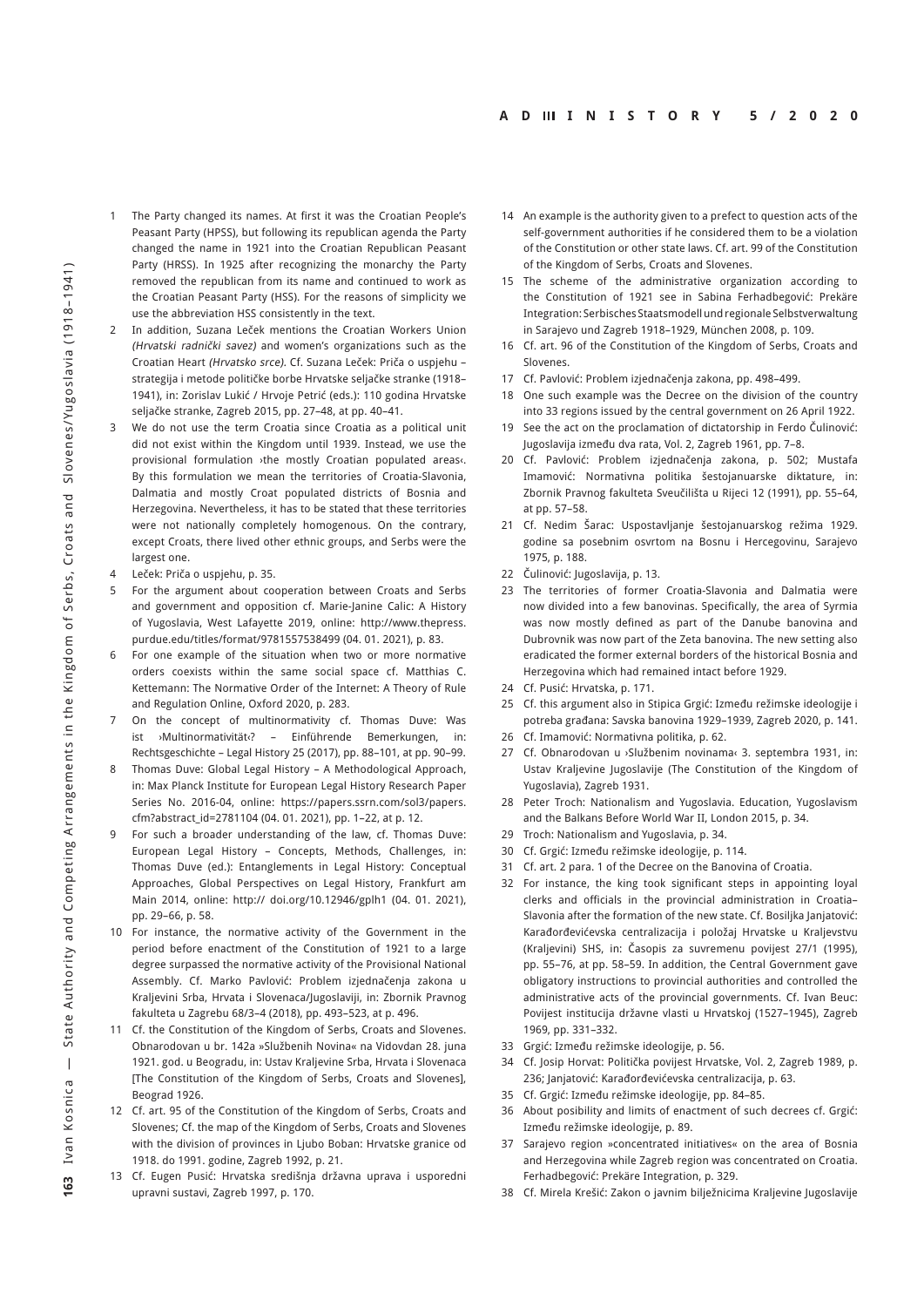<span id="page-12-0"></span>iz 1930. Sudjelovanje javnog bilježnika u ostavinskom postupku – iskustva iz prošlosti, in: Zbornik Pravnog fakulteta u Zagrebu 63/2 (2013), pp. 353–382, at pp. 355–356.

- [39](#page-3-0) These supreme courts were the Supreme Court in Belgrade, the Table of Seven in Zagreb (with its two divisions, each of them having supreme judicial power in one of two legal areas: in the Croatian-Slavonian legal area and the Slovenian-Dalmatian legal area), the Supreme Court in Sarajevo, the Supreme Court in Podgorica and the Supreme Court in Novi Sad. Cf. art. 137 para. 4 of the Constitution of 1921; cf. Pavlović: Problem izjednačenja zakona, p. 512.
- [40](#page-3-0) Cf. Pavlović: Problem izjednačenja zakona, pp. 494–495, 513–515.
- [41](#page-3-0) Cf. Mark Biondich: Stjepan Radić, the Croat Peasant Party, and the Politics of Mass Mobilization, 1904–1928, Toronto, Buffalo, London, 2000, pp. 150–151.
- [42](#page-4-0) Cf. Biondich: Stjepan Radić, p. 226.
- [43](#page-4-0) Ljubo Boban: Maček i politika Hrvatske seljačke stranke 1928–1941, prva knjiga, Zagreb 1974, p. 9.
- [44](#page-4-0) Cf. Roumen Daskalov: Agrarian ideologies and peasant movements in the Bakans, in: Roumen Daskalov/Diana Mishkova (eds.): Entangled Histories of the Balkans, Volume II: Transfers of Political Ideologies and Institutions, Leiden 2014, pp. 281–353, at pp. 336–337.
- [45](#page-4-0) Cf. Suzana Leček: Seljačka sloga u Slavoniji, Srijemu i Baranji (1925– 1941), Slavonski Brod 2005, pp. 11–12; cf. Suzana Leček: Seljačka sloga i uključivanje žena u seljački pokret (1925–1929), in: RADOVI – Zavod za hrvatsku povijest 32–33 (1999–2000), pp. 293–298, at p. 293.
- [46](#page-4-0) Cf. Leček: Seljačka sloga i uključivanje žena, p. 293.
- [47](#page-4-0) Cf. Leček: Seljačka sloga u Slavoniji, p. 14.
- [48](#page-4-0) Cf. Leček: Seljačka sloga u Slavoniji, p. 57; cf. Leček: Priča o uspjehu, p. 39.
- [49](#page-4-0) Cf. Suzana Leček: Stjepan Hefer o sudovima dobrih i poštenih ljudi, in: Scrinia Slavonica 8 (2008), pp. 429–439, at p. 430.
- [50](#page-4-0) Leček: Seljačka sloga u Slavoniji, p. 147; Engelsfeld mentions around 12,000 cases solved during 1939. Cf. Neda Engelsfeld: Promišljanje o primjeni Zakona o odvjetništvu odnosno Zakona o advokatima od 19. ožujka 1929. u Kraljevini Jugoslaviji, in: Vladavina prava 5/2 (2001), pp. 7–49, at p. 21.
- [51](#page-4-0) Cf. Ivica Šute: Slogom slobodi! Gospodarska sloga 1935–1941, Zagreb 2010, pp. 113–114.
- [52](#page-4-0) Vlatko Maček: Memoari, Zagreb 2003, pp. 170–171; for more on the actions of the Economic Community, see in: Šute: Slogom slobodi, pp. 179–285.
- [53](#page-4-0) Cf. Sabrina P. Ramet: Vladko Maček i Hrvatska seljačka zaštita u Kraljevini Jugoslaviji, in: Časopis za suvremenu povijest 43/1 (2011), pp. 137–154, at p. 140; cf. Calic: A History of Yugoslavia, pp. 116–117.
- [54](#page-4-0) For the argument about competition with state gendarmerie cf. Željko Karaula: Elaborat pukovnika Hrvatske seljačke zaštite Milana Pribanića o Hrvatskoj seljačkoj i građanskoj zaštiti iz 1918. u Hrvatskom državnom arhivu, in: Arhivski vjesnik 55 (2012), pp. 205–219, at p. 208.
- [55](#page-4-0) Cf. Željko Karaula: Mačekova vojska Hrvatska seljačka zaštita u Kraljevini Jugoslaviji, Zagreb 2015, p. 187, 237; Cf. Čulinović: Jugoslavija, p. 110.
- [56](#page-4-0) For general reflections on peasantism or agrarianism cf. Daskalov: Agrarian ideologies, pp. 281–293.
- [57](#page-4-0) Cf. Biondich: Stjepan Radić, pp. 63–68.
- [58](#page-4-0) Cf. Daskalov: Agrarian ideologies, p. 325.
- [59](#page-5-0) For the Constitution issued by the HSS cf. Biondich: Stjepan Radić, pp. 175–176, 178.
- [60](#page-5-0) For instance, the first law on public schools enacted in 1929 regulated elementary education, kindergartens and different

courses, including literacy courses. Cf. Dubravka Miljković: Iz povijesti osnovne škole u Hrvatskoj u razdoblju od 1918. do 1941., Odgojne znanosti 9/1 (2007), pp. 135–150, at p. 141.

- [61](#page-5-0) For such argument cf. Suzana Leček / Tihana Petrović Leš: Znanost i svjetonazor: Etnologija i prosvjetna politika Banovine Hrvatske 1939–1941, Zagreb 2010, p. 7; Troch: Nationalism and Yugoslavia, p. 45.
- [62](#page-5-0) Andrew Baruch Wachtel: Making a Nation, Breaking a Nation: Literature and Cultural Politics in Yugoslavia, Stanford 1998, p. 107.
- [63](#page-5-0) Troch: Nationalism and Yugoslavia, p. 45.
- [64](#page-5-0) On different educational programes in the Yugoslav lands before 1914 cf. Charles Jelavich: Južnoslavenski nacionalizmi: Jugoslavensko ujedinjenje i udžbenici prije 1914, Zagreb 1992, pp. 257–266.
- [65](#page-5-0) Cf. Troch: Nationalism and Yugoslavia, pp. 46–50.
- [66](#page-5-0) Cf. Troch: Nationalism and Yugoslavia, pp. 74–75, 101, 110.
- [67](#page-5-0) By ›tribal‹ character, we mean that educational materials positioned Croatian narrative together with Serbian and Slovenian narratives and often combined them together. For the combination of narratives in Croatian textbooks after 1935 cf. Troch: Nationalism and Yugoslavia, pp. 74–75, 100–101, 109–110.
- [68](#page-5-0) Cf. Miljković: Iz povijesti osnovne škole, pp. 147–148.
- [69](#page-5-0) Troch: Nationalism and Yugoslavia, p. 184 and further.
- [70](#page-5-0) Leček: Seljačka sloga u Slavoniji, p. 55.
- [71](#page-5-0) Cf. Rudolf Herceg (ed.): Hercegova abecedarka za poučavanje odraslih nepismenjaka, Zagreb 1937; Rudolf Herceg (ed.): Hercegova abecedarka za poučavanje odraslih nepismenjaka, Zagreb 1940.
- [72](#page-6-0) Compare the first part of the textbook. Herceg: Hercegova abecedarka 1937, pp. 3–16.
- [73](#page-6-0) Cf. Herceg: Hercegova abecedarka 1937, pp. 22–30.
- [74](#page-6-0) Cf. Herceg: Hercegova abecedarka 1937, pp. 30–45.
- [75](#page-6-0) Cf. Herceg: Hercegova abecedarka 1937, pp. 39–42; interestingly, after the formation of the Banovina of Croatia in 1939 (which included a significantly smaller territory) this map and text were removed. Cf. Herceg: Hercegova abecedarka 1940.
- [76](#page-6-0) Cf. Herceg: Hercegova abecedarka 1937, back cover.
- [77](#page-6-0) For educational programs in Croatia—Slavonia before 1914 cf. Jelavich: Južnoslavenski nacionalizmi, pp. 107–143, 164–178, 208–239.
- [78](#page-6-0) Cf. Leček: Seljačka sloga u Slavoniji, pp. 60–61.
- [79](#page-6-0) Some of these members were Izidor Škorjač, Zlatko Špoljar and Slava Kovač. Cf. Leček/Petrović Leš: Znanost i svjetonazor, pp. 21–22, 33.
- [80](#page-6-0) That was vision of some prominent members of the HSS. Cf. Leček: Stjepan Hefer, p. 430.
- [81](#page-6-0) Tomašić, Dinko. Politički razvitak Hrvata, Zagreb, 1997, pp. 133–134 cited by: Engelsfeld: Promišljanje o primjeni Zakona o odvjetništvu, p. 20.
- [82](#page-6-0) The principle of **>peasant concord** was one of the Party's objectives. Cf. Biondich: Stjepan Radić, p. 84.
- [83](#page-7-0) Wim Decock: Collaborative Legal Pluralism: Confessors as Law Enforcers in Mercado's Advice on Economic Governance (1571), in: Rechtsgeschichte – Legal History 25 (2017), pp. 103–114, at p. 107.
- [84](#page-7-0) Decock: Collaborative Legal Pluralism, p. 107.
- [85](#page-7-0) Leček: Seljačka sloga u Slavoniji, p. 148.
- [86](#page-7-0) On the other hand, formation of procedural rules was mostly dependent on incentive taken by the prominent members of the HSS. Cf. some rules in Leček: Stjepan Hefer, pp. 435–438.
- [87](#page-7-0) Sa suda dobrih i poštenih ljudi, in: Seljačka sloga 3/7 (1938), p. 218.
- [88](#page-7-0) See the example of Valpovo in Leček: Seljačka sloga u Slavoniji, p. 148.
- [89](#page-8-0) This as an important characteristic of the >Courts of Good and Honest Men‹ is mentioned by Suzana Leček. Cf. Leček: Stjepan Hefer, p. 430.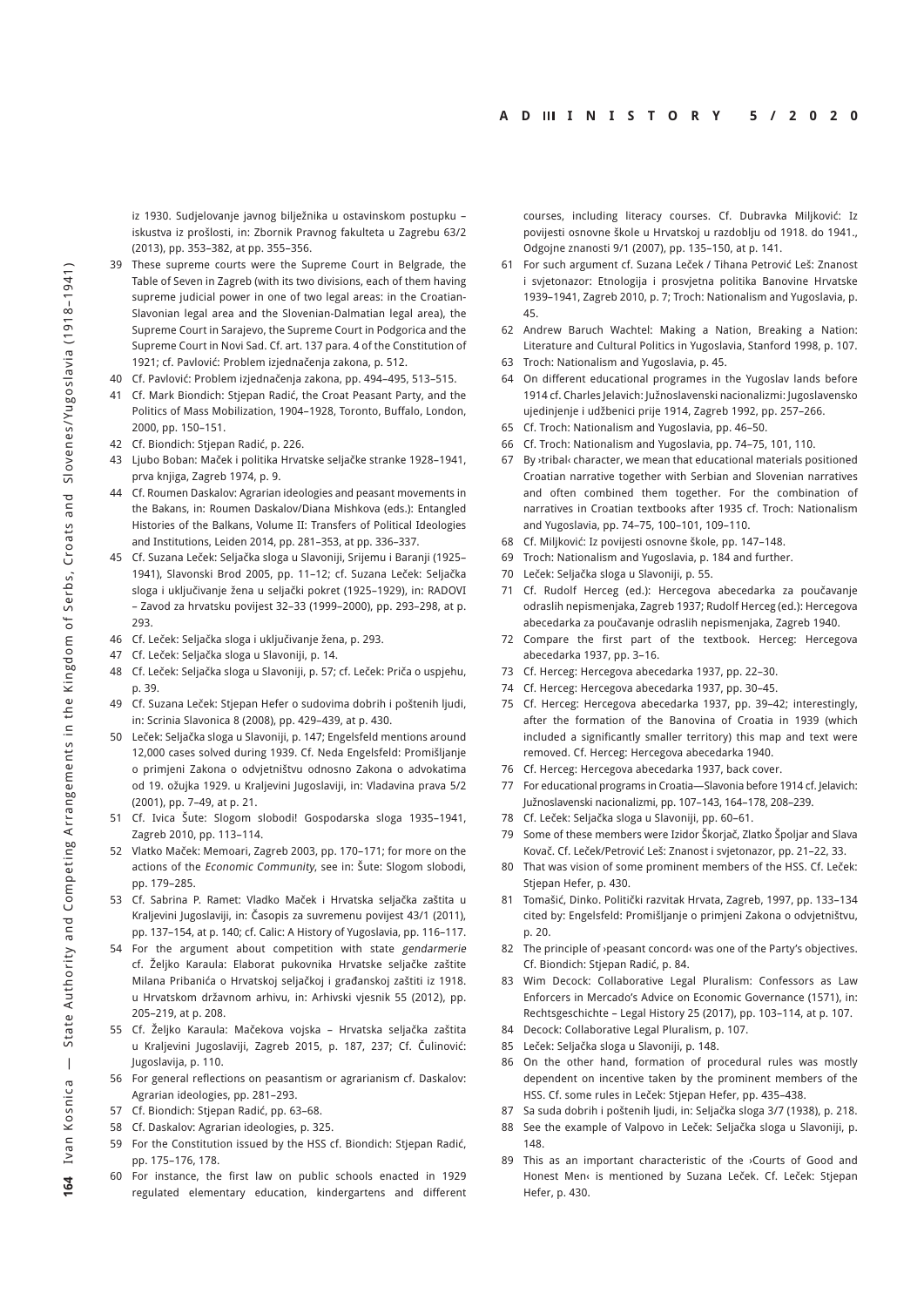- <span id="page-13-0"></span>[90](#page-8-0) Cf. Karaula: Mačekova vojska, p. 221.
- [91](#page-8-0) Cf. Leček: Priča o uspjehu, pp. 33–35.
- [92](#page-8-0) Cf. Leček: Priča o uspjehu, p. 34.
- [93](#page-8-0) Karaula: Mačekova vojska, p. 119. See more such instructions in Karaula: Mačekova vojska, pp. 132–133.
- [94](#page-8-0) Cf. Karaula: Mačekova vojska, p. 260.
- [95](#page-8-0) Cf. Karaula: Mačekova vojska, p. 133.
- [96](#page-9-0) The priority of the 'Courts of Good and Honest Men' over state courts was advocated by Stjepan Hefer, one of the leaders of the HSS and one of the most prominent persons in the formation of these courts. Cf. Leček: Seljačka sloga u Slavoniji, p. 148.
- [97](#page-9-0) For some reflections and examples of non-cooperation between the municipalities and the state authorities, including the nonapplication of state law in some municipalities, cf. Stipica Grgić: Hrvatska seljačka stranka i lokalne samouprave Savske banovine (1935–1939), in: Zorislav Lukić / Hrvoje Petrić (eds.): 110 godina Hrvatske seljačke stranke, Zagreb 2015, pp. 99–112, at pp. 105–110.
- [98](#page-9-0) Cf. Suzana Leček: Borba Hrvatske seljačke stranke za općinsku samoupravu 1936–1939, in: Časopis za suvremenu povijest 40/3 (2008), pp. 999–1032, at pp. 1001–1004.
- [99](#page-9-0) Cf. Šute: Slogom slobodi, pp. 317–318.
- [100](#page-9-0) Cf. art. 79 of the Law on Municipalities of the Kingdom of Yugoslavia of 1933, in Ignjat M Tolić: Zakon o opštinama, Tisak i naklada Jugoslavenske štampe, Zagreb 1933, p. 38; The Constitution of Yugoslavia defined municipalities not just as self-governing unit but as part of the state administration as well. Cf. art. 82 of the Constitution of the Kingdom of Yugoslavia.